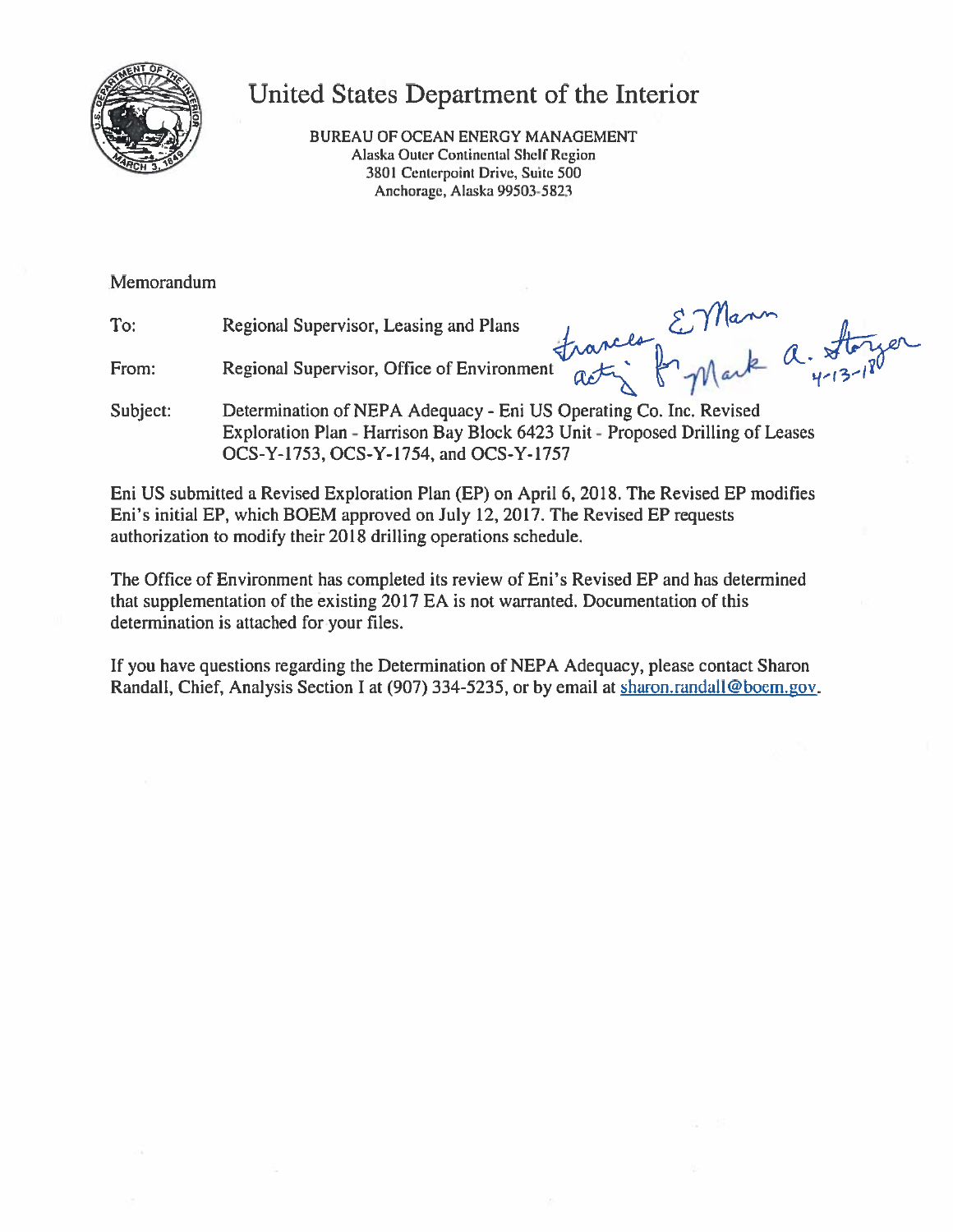### **Determination of NEPA Adequacy**

## Environmental Review of Eni's Revised Exploration Plan for the Nikaitchuq North Project April 13, 2018

 analysis concerning whether it must supplement an existing Environmental Assessment (EA) in light of a This document reflects the Bureau of Ocean Energy Management (BOEM), Alaska OCS Region's revision to the proposed action.

#### **Background**

 On June 12, 2017, BOEM deemed "submitted" a proposed Exploration Plan (EP) from Eni entitled gas resource potential of three of the company's Outer Continental Shelf (OCS) leases in the U.S. Spy Island Drillsite (SID). The SID is a man-made, land-based gravel island, constructed in shallow (6-8 feet) State of Alaska coastal waters, approximately 3 miles north of Oliktok Point and just south of the Spy Island barrier island. The SID has supported and continues to support a host of ongoing activities associated with production from State of Alaska leases in Eni's Nikaitchuq Unit; these activities have occurred on a year-round basis and would continue to proceed regardless of whether BOEM authorized any drilling into OCS leases. The exploration wells proposed in the EP would begin at the SID and extend specified that drilling of the NN01 well and sidetrack during the 2017-2018 winter season would conclude by April 14, 2018, and that drilling of the NN02 well and sidetrack during the 2018-2019 winter "Nikaitchuq North Exploration Plan" for exploration drilling activities in the Harrison Bay Block 6423 Unit (leases OCS-Y-1753, OCS-Y-1754, and OCS-Y-1757). The EP proposed drilling up to four exploration wells, consisting of two extended reach mainbores and two sidetracks, to evaluate the oil and Beaufort Sea. Eni proposed to start the Nikaitchuq North Exploration Project from its existing 11-acre subsurface of the ocean floor, ending in federal leases. The EP proposed activities commencing in December 2017 and concluding in May 2019. The EP specified that all drilling of proposed OCS wells would occur during winter months under solid ice conditions. A schedule contained in the EP further season would conclude by April 21, 2019.

 CFR § 1501.3 and 40 CFR § 1508.9, the BOEM prepared an Environmental Assessment (EA) to determine whether Eni's proposed exploration activities would result in significant effects and to assist with planning and decision making. Based on analysis provided in the EA and review of significance significantly affect the quality of the marine, coastal, or human environment. Per National Environmental Policy Act (NEPA) and Council on Environmental Quality regulations at 40 criteria under 40 CFR § 1508.27, BOEM determined that Eni's proposed exploration activities would not

 On July 12, 2017, BOEM conditionally approved Eni's EP, thereby authorizing Eni to pursue the drilling activities specified in its EP. Eni commenced drilling its first OCS well from the SID in December 2017.

### **Revised EP**

 the summer of 2018. On April 6, 2018, Eni submitted another Revised EP which supersedes the March 16 submittal and which proposes additional augmentations to its summer 2018 drilling program. Due to delays in executing its OCS drilling program, Eni submitted a Revised EP on March 16, 2018, in which Eni proposed to augment its existing winter drilling program with certain drilling activities during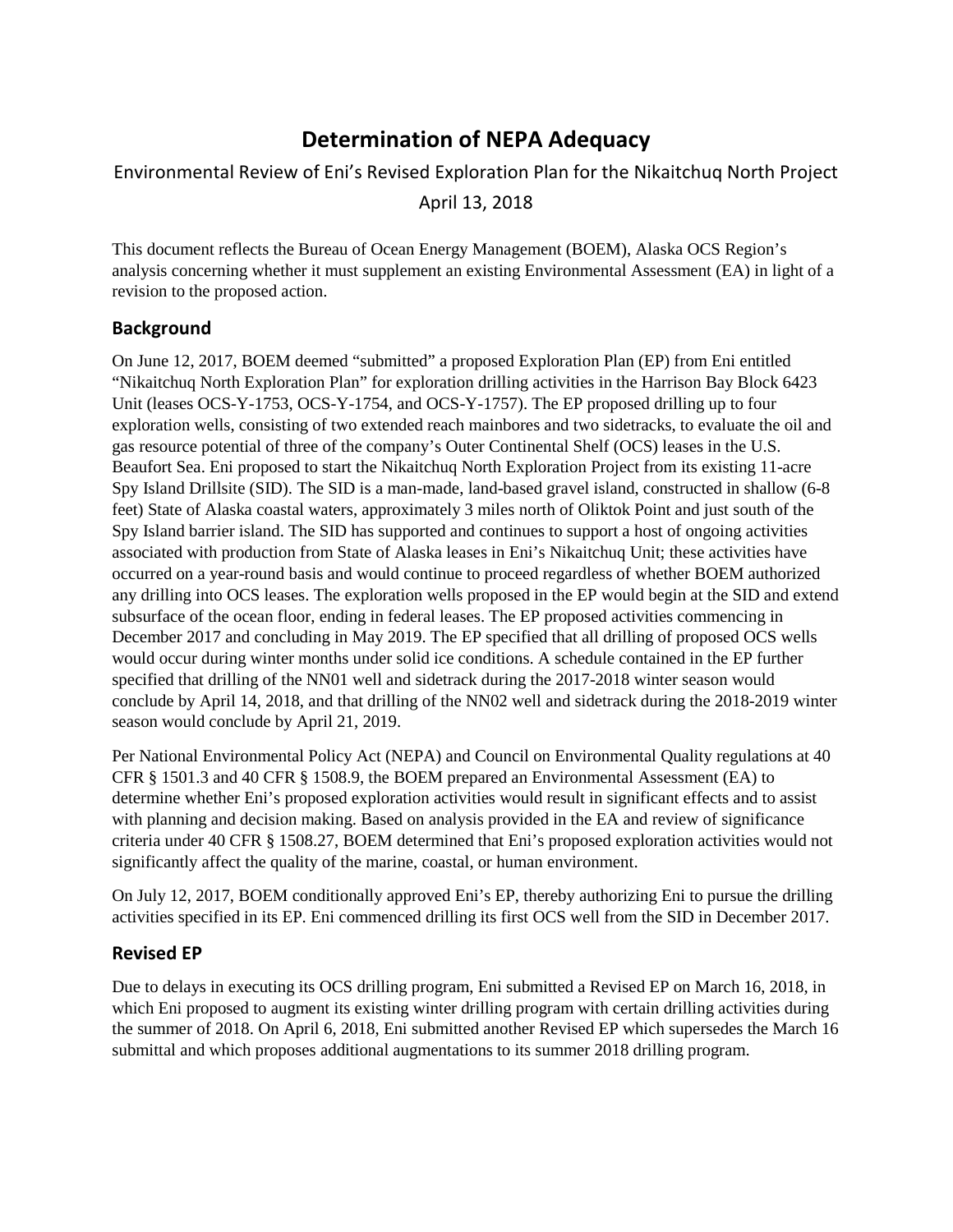The present analysis considers all of the changes proposed by Eni in its latest Revised EP. Relevant proposed changes are summarized below:

- • Eni may proceed with certain drilling activities year-round (i.e., drilling during 2018 would not be limited to winter and solid ice conditions);
- During the summer of 2018, Eni may continue to drill the NN01 mainbore well (but would not drill any sidetracks); and
- The NN01 well may only enter the hydrocarbon bearing formation from July 15 to September 15, 2018.

 The Revised EP does not propose any revisions to the existing schedule for drilling the approved NN02 well and sidetrack during the 2018-2019 winter season.

#### **Issue**

 Do changes proposed in Eni's Revised EP require BOEM to supplement its existing EA prior to approving, requiring modification of, or disapproving the Revised EP?

#### **Review and Analysis**

 Eni's Revised EP, or whether BOEM must supplement the Eni EA prior to rendering its decision, the Office of Environment reviewed its existing EA along with Eni's Revised EP, and addressed whether  $1502.9(c)(1)(i)$ -(ii) apply. To determine whether the Eni EA remains adequate to support BOEM's pending decision concerning either of the circumstances referenced in the Council of Environmental Quality regulations at 40 CFR §

This exercise is consistent with Department of the Interior regulations at 43 CFR § 46.120(c), which specify that:

 Quality regulations may be used in its entirety if the Responsible Official determines, with An existing environmental analysis prepared pursuant to NEPA and the Council on Environmental appropriate supporting documentation, that it adequately assesses the environmental effects of the proposed action and reasonable alternatives. The supporting record must include an evaluation of whether new circumstances, new information or changes in the action or its impacts not previously analyzed may result in significantly different environmental effects.

#### **Are there "substantial changes in the proposed action that are relevant to environmental concerns?"**

 identified in Eni's EP. This included drilling four exploration wells (two mainbores and two sidetracks) during winter conditions from existing facilities at the SID, along with a variety of associated support The proposed action analyzed in BOEM's EA encompassed all of the OCS exploration activities activities.

 Alaska leases. BOEM applied conservative analysis assumptions to ensure that the scope of its EA was Unless it was clear that a particular activity had nothing to do with the proposed OCS exploration the EA. For instance, BOEM assumed that the year-round presence of the drill rig and a host of summer vessel traffic activities were part of the proposed action, even though Eni's EP did not propose drilling OCS wells in the summer. Ongoing, State-authorized development and production activities that lacked The EP contained information concerning not only Eni's proposed OCS drilling program, but also the existing infrastructure and ongoing activities which support Eni's development and production of State of broad enough to capture all activities potentially associated with Eni's OCS exploration drilling program. program, BOEM included that activity as part of the proposed action and analyzed its potential effects in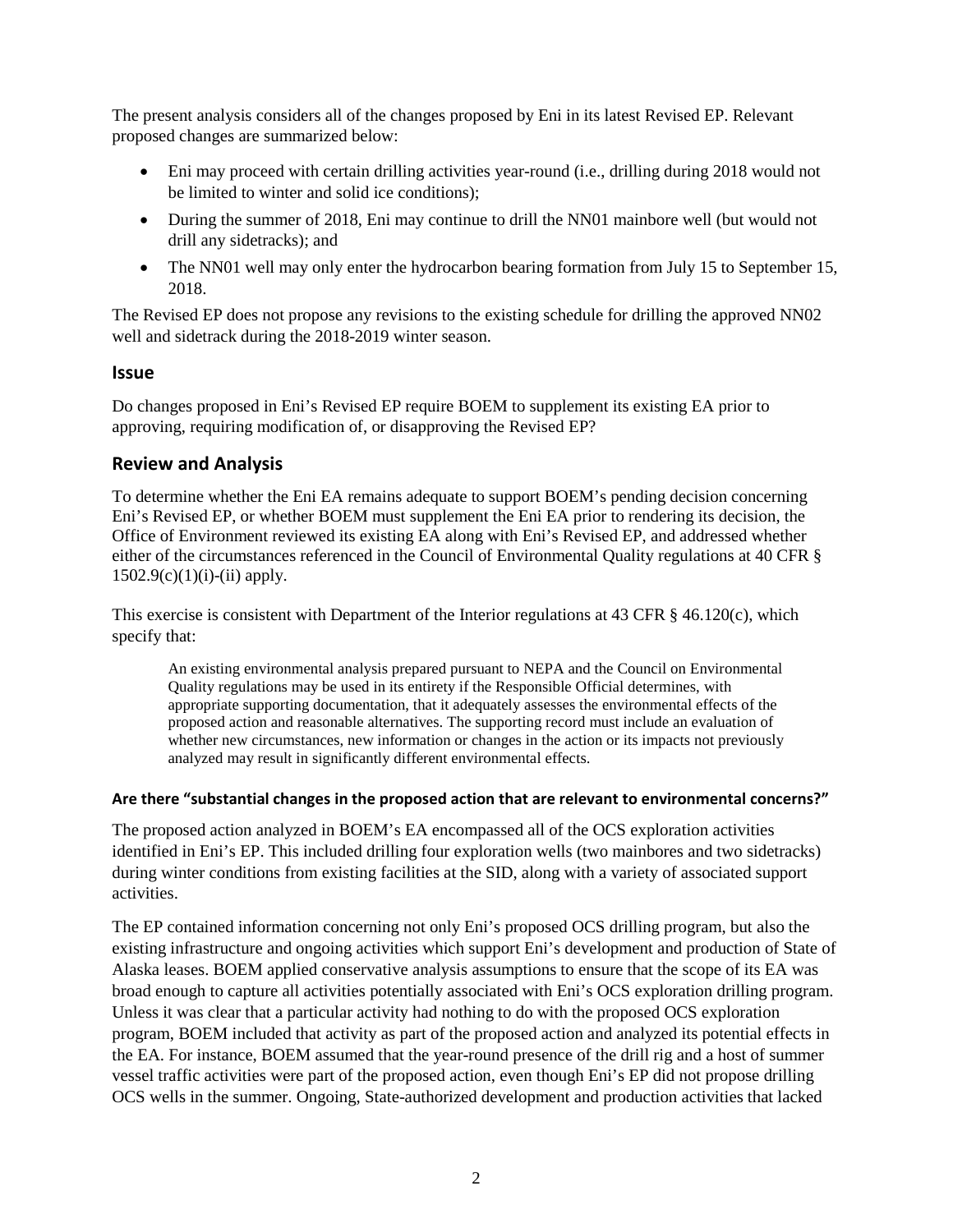any nexus with Eni's exploration of its Federal leases were considered in the Cumulative Effects section of the EA.

 of No Significant Impact are operating the drill rig and disposing of cuttings and waste during summer Given the broad scope of the proposed action analyzed in the EA, the only new activities proposed in Eni's Revised EP that are not already analyzed as part of the proposed action in BOEM's EA and Finding months. All other aspects of Eni's summer drilling proposal (i.e. drill rig presence, vessel traffic associated with transport personnel and supplies, etc.) are already analyzed as part of the proposed action in the EA.

 new proposed activities. The subsections below address on a resource-specific basis the potential environmental concerns of these

 **Air Quality.** The Revised EP would effectively shift a portion of the drill rig emissions that would have occurred during the winter of 2017-2018 to the summer of 2018. Drill rig emissions would remain within the limits imposed by Eni's existing State of Alaska-issued emissions permits no matter when the drilling analyzed as part of the proposed action in the EA. Environmental impacts from Eni's new proposal are expected to be similar to those analyzed in the EA and remain at a "negligible" level of effect. occurred. All other emissions associated with the Revised EP (i.e., support vessel emissions) were

Water Quality. The Revised EP would result in no additional discharges or other water quality impacts not already analyzed in the EA. The EA analyzed a host of summer activities with the potential to affect water quality, such as vessel traffic, as part of the proposed action. The Revised EP would effectively delay the drilling-related discharges from winter to summer months, but these discharges would remain subject to existing water quality permitting requirements, and the shift in timing would not create the potential for impacts to exceed the "negligible" level of effects anticipated in the EA.

 **Vegetation and Wetlands.** The Revised EP would not result in any additional or modified activities that would impact vegetation and wetlands. Impacts would remain "negligible."

 trophic organisms through point-source discharges, cooling water intake structures, alteration of the ice believed to have the potential for impacts to this resource, whether in winter or in summer. As such, environmental impacts from the Revised EP are expected to be similar to those analyzed in the EA, and **Lower Trophic Organisms***.* The EA identified the potential for the proposed action to affect lower environment or the seafloor, and vessel traffic (winter and summer). The Revised EP does not propose any new or modified activities that could affect lower trophic organisms; noise from drilling is not would remain at a "negligible" level of effects.

 noise during summer months. The EA explains that noise from winter drilling was not expected to have a and to habituate to the constant noises. The same concepts apply to noise from summer drilling. Environmental impacts from the Revised EP are thus expected to be similar to those analyzed in the EA, and would remain at a "negligible" level of effect. **Fish.** The only new or modified activity in the Revised EP with the potential to affect fish is drilling population-level effect because fish are mobile and are expected to avoid the louder, infrequent sounds;

 include the drilling rig) were identified in the EA as the primary factors impacting birds as a result of the proposed action. Overall, the EA anticipated that impacts to birds would range from a "negligible" to, for with the potential to affect birds in a manner or to an extent not already considered in the EA. **Birds.** Vessel and vehicle traffic, light attraction, and the year-round physical presence of structures (to some species, "minor" level of effect. The Revised EP does not entail any new structures or activities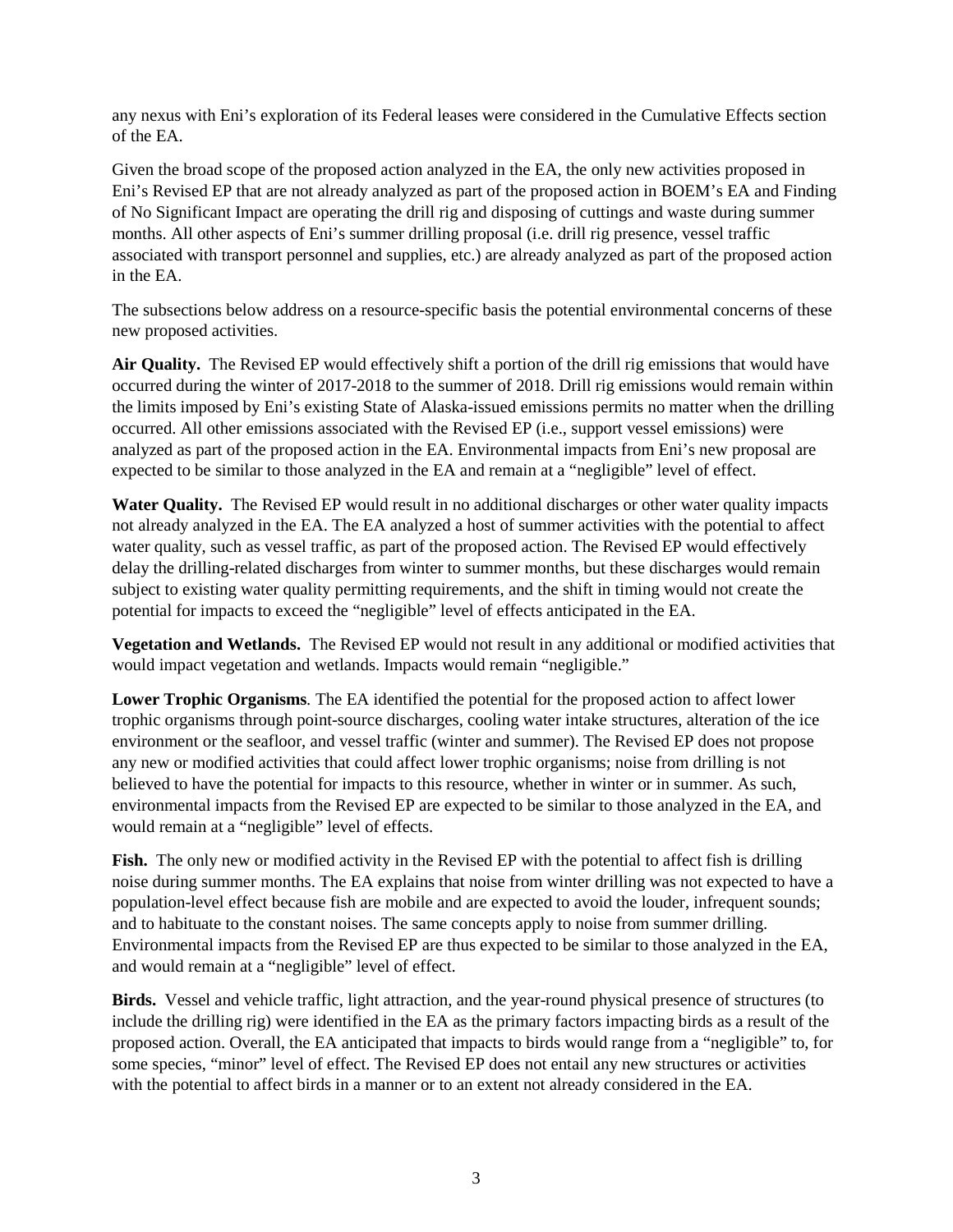**Marine Mammals.** The primary impacts to marine mammals assessed in the EA as a result of the proposed action were underwater noise from vessels and winter drilling, and winter ice road construction. The only new or modified activity proposed in the Revised EP that was not specifically analyzed in the EA is the operation of the drill rig during summer months.

 well characteristics and be subject to the same rapid decay of noise that occurs in shallow water inside barrier islands. Noise from drilling during any season would be perceptible to only those marine mammals located within close proximity to the SID. As explained in the EA, this area is not preferred impacts. The EA explains how data from similar drilling operations suggests that noise from drilling would be perceptible to marine mammals only within close proximity to the SID. Although this statement was made in the context of winter drilling, it is equally true for summer drilling, which would feature the same habitat for any marine mammal species during any time of the year, and no bowhead whales, gray whales, beluga whales, or Pacific walrus would be expected to occur close enough to the SID to experience

impacts.<br>The EA also makes clear that there is no data to suggest exploratory drilling or related activities (which species in the Arctic. There is no reason to expect a different result from the summer drilling activities have occurred in summer and winter months) have had adverse population-level effects on any cetacean proposed in the Revised EP.

 The EA acknowledges that a small number of ringed, spotted, and bearded seals could be present near the affect ice seals. The same factors identified in the EA as limiting impacts to these species from winter impacts to these species from summer drilling. SID on a year-round basis, but also explains that exploration drilling from the SID has limited potential to drilling, including habituation to past and ongoing activities on and around the SID, would similarly limit

 mitigation measures developed by the U.S. Fish and Wildlife Service. Any impacts to polar bears from The EA also acknowledges that small numbers of polar bears could be present near the SID during. summer drilling. All winter activities, including drilling, would be conducted in accordance with summer drilling would be limited to temporary disturbances likely to result in little to no potential impacts.

 Because the same factors that limit the potential for impacts to marine mammals from winter drilling at from winter months to summer months would not change the expected level of effects to marine remain as described in the EA: "negligible." the SID would also limit the potential for impacts from summer drilling, shifting some drilling activities mammals. Impacts from drilling in the open water season would be similar to those from the winter drilling activities analyzed in the EA, or for that matter, to impacts from Eni's past and ongoing Stateauthorized activities. The level of effects on marine mammals from the Revised EP would therefore

 **Subsistence Harvest Patterns.** The EA anticipated a "negligible" to "minor" level of effects to during various times of the year, including summer. No impacts to subsistence harvest patterns were existing drill rig in summer months would impact subsistence harvest activities. Noise from drilling on the SID would be limited (see the explanation of EA's analysis concerning drilling noise propagation, for subsistence harvest activities. Impacts from the Revised EP would thus remain unchanged from the impacts anticipated in the EA. subsistence activities and harvest patterns from the proposed action. The potential for these impacts stemmed from the potential for support vessels to interfere with certain subsistence hunting activities anticipated to result from winter drilling. Similarly, there is no reason to believe that operating the summarized in the marine mammals subsection above) and would not reach any areas typically utilized impacts anticipated in the EA. 4